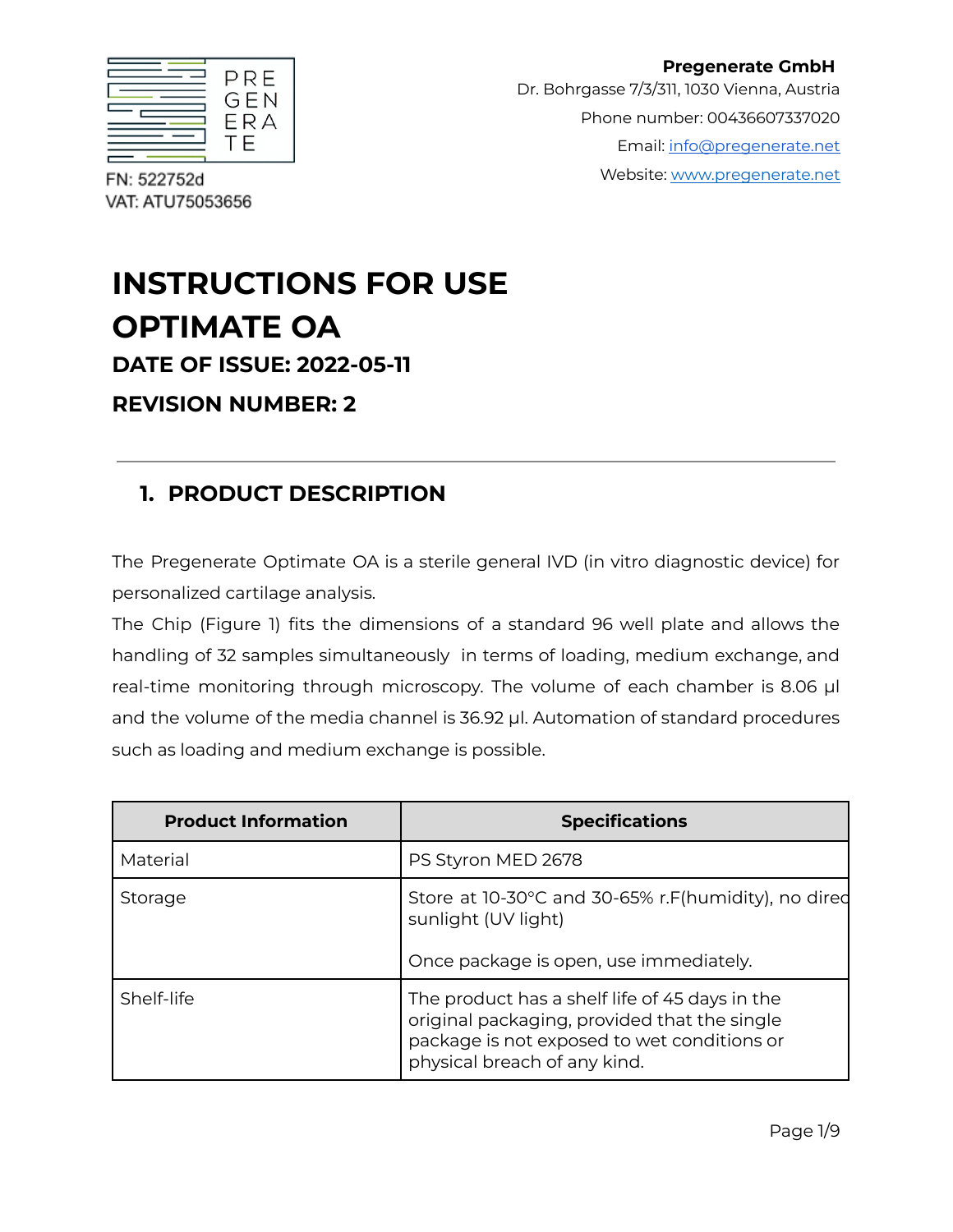**Pregenerate GmbH** Dr. Bohrgasse 7/3/311, 1030 Vienna, Austria Phone number: 00436607337020 Email: [info@pregenerate.net](mailto:info@pregenerate.net) Website: [www.pregenerate.net](http://www.pregenerate.net)



**Figure 1:** Illustration of Pregenerate's Chip outlining its main features (inlet, outlet, cell loading port, cell culture chamber, medium channel) and design to accommodate 32 different samples simultaneously

#### **2. INTENDED USE**

Pregenerate's Optimate OA sterile device is suitable to be used for in vitro diagnostic procedures and examinations that require the in vitro culturing of articular cartilage cells in a 3D environment (Rosser et al 2019, Sun et al 2011).

The intended use of the Pregenerate Optimate OA is to allow the in vitro culturing of articular cartilage cells in a 3D environment that mimics avascular cartilage (Rosser et al, 2019), thus being intended for the examination of specimens coming from tissue donations derived from the human body for the purpose of providing information and monitoring therapeutic measures with respect to cell viability.

The Pregenerate Optimate OA allows the in vitro culturing of articular cartilage cells in a 3D environment at a density of 1500 to 24000 cells per µl with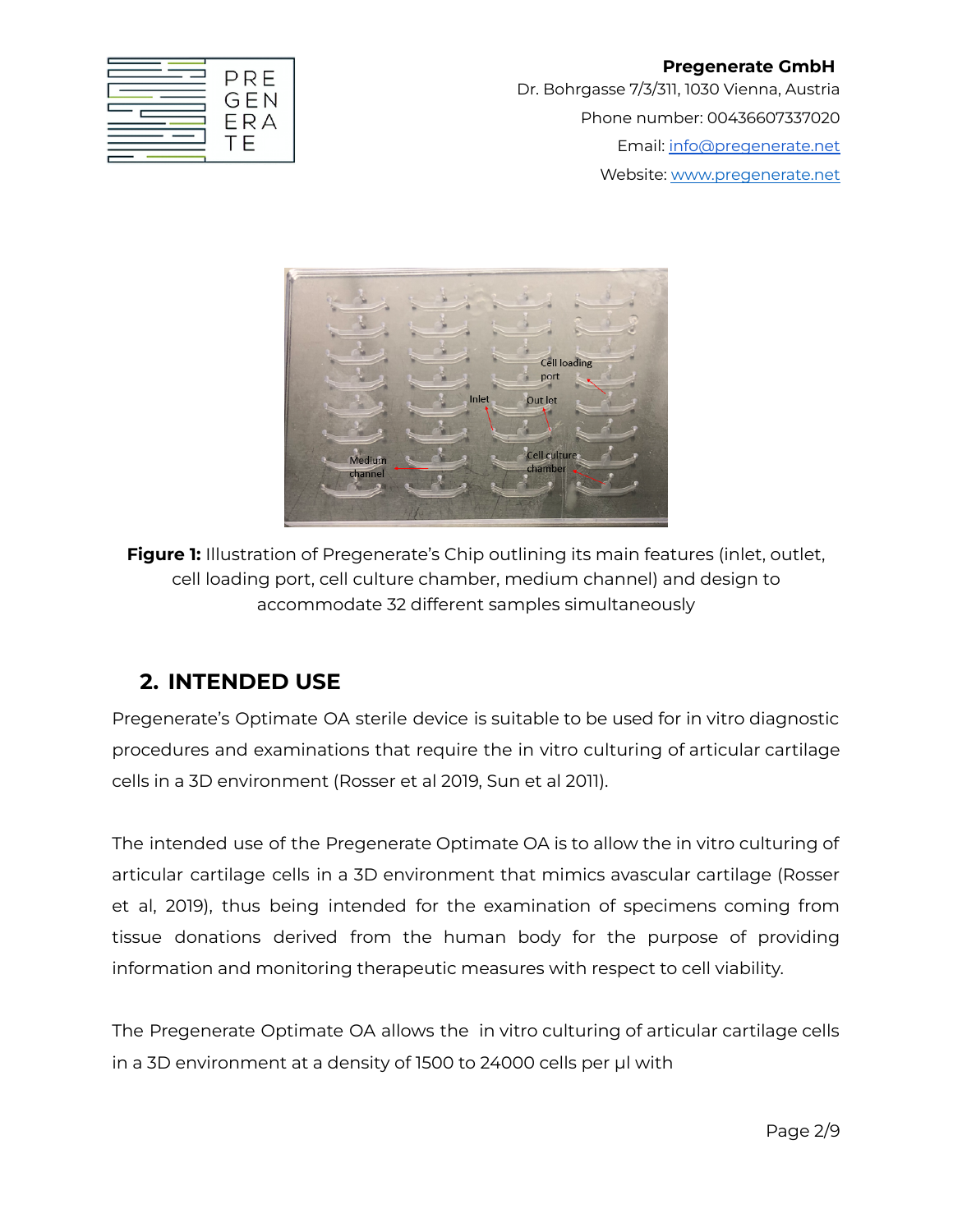

#### **Pregenerate GmbH** Dr. Bohrgasse 7/3/311, 1030 Vienna, Austria Phone number: 00436607337020 Email: [info@pregenerate.net](mailto:info@pregenerate.net) Website: [www.pregenerate.net](http://www.pregenerate.net)

the optimal at 3000 cells per ul for a period of up to 10 days after cell loading. During the culturing time, the cells maintain articular cartilage relevant characteristics including structural organization, cellular morphologies, and gene expression patterns, as well as limited proliferative capacity and low metabolic activity; on-chip–established cartilage microtissues have the ability to react to biochemical injury using inflammatory mediators and also respond to selected therapeutic treatments.

Pregenerate's Optimate OA sterile device allows the in vitro culturing of articular cartilage cells in a 3D environment, akin to avascular cartilage. This allows the monitoring of cell morphology and cell viability via microscopy during the use of the device. It also allows the harvesting of the cells for biochemical assays such as gene expression analysis. Consequently, the culturing of articular cells in the Pregenerate Optimate OA device can serve as a basis for qualitative, semi-quantitative, and quantitative assays (non-exhaustive examples: microscopy, gene-expression analysis, sequencing applications) to provide information about the specimen (human chondrocytes) analyzed.

## **3. PRESENTATION, STORAGE, AND HANDLING**

- The chip is delivered as a carton box containing 30 single-use items.
- Each single-use item is packed individually in a sterilized pouch. To keep sterile, open and use inside a laminar flow tissue culture hood or under similar sterile conditions.
- Store sealed pouches and boxes in a cool dry place between 10-30°C and 30-65% humidity.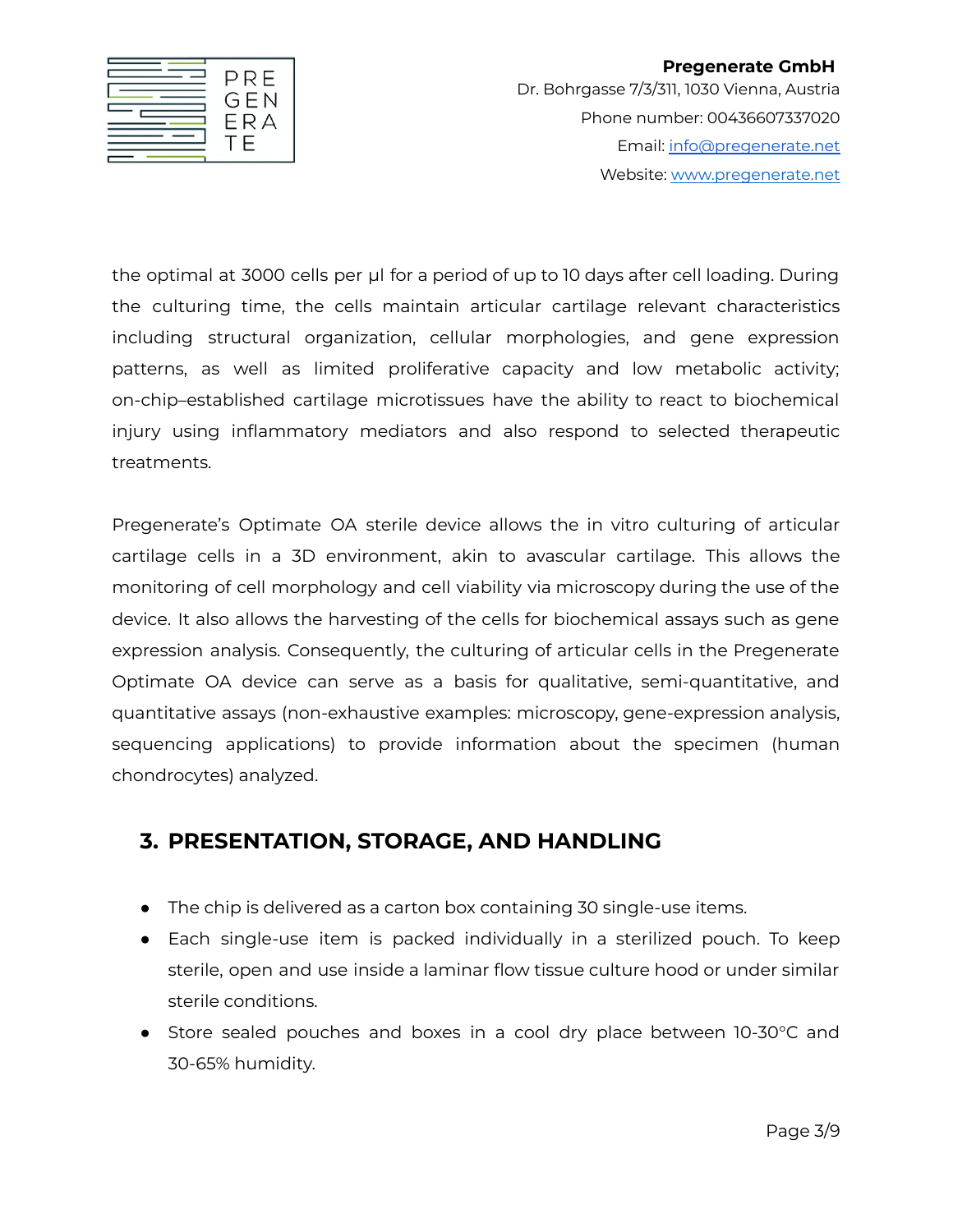|  | PRE<br>GEN<br>ЕRА |
|--|-------------------|
|--|-------------------|

- Exposure to temperature and/or humidity outside the specified conditions may cause inaccurate results.
- Do not freeze or refrigerate.
- Use the chip at temperatures between 15-38°C. According to the datasheet the PS Styron MED 2678 the heat deflection temperature is 82°C tested according to ISO 75-2/A and Vicat softening temperature is 93°C tested according to ISO 306/A 120.
- Use the chip between 30-65% humidity.
- Dispose of chip in accordance with Biosafety Level 2 waste disposal protocols.
- Keep away from thermal ignition sources.
- No direct exposure to the Sunlight.

**The chip should only be used by laboratory personnel trained in Biosafety Level 2 laboratory practices, experienced in standard tissue culture operations, and trained in the use of the standard laboratory equipment listed in section 4 below.**

#### **4. SAFETY INFORMATION**

- The device must be used by trained technicians with experience in working in Biosafety Level 2 (BSL-2) laboratories
- The device must be used under sterile working conditions
- Once the cells are extracted from the device, the device must be disposed of as a BSL-2 biological material waste
- All consumables used together with the device must be disposed of as a BSL-2 biological material waste

## **5. MATERIALS REQUIRED BUT NOT PROVIDED**

● Laminar flow hood (ThermoFisher Scientific)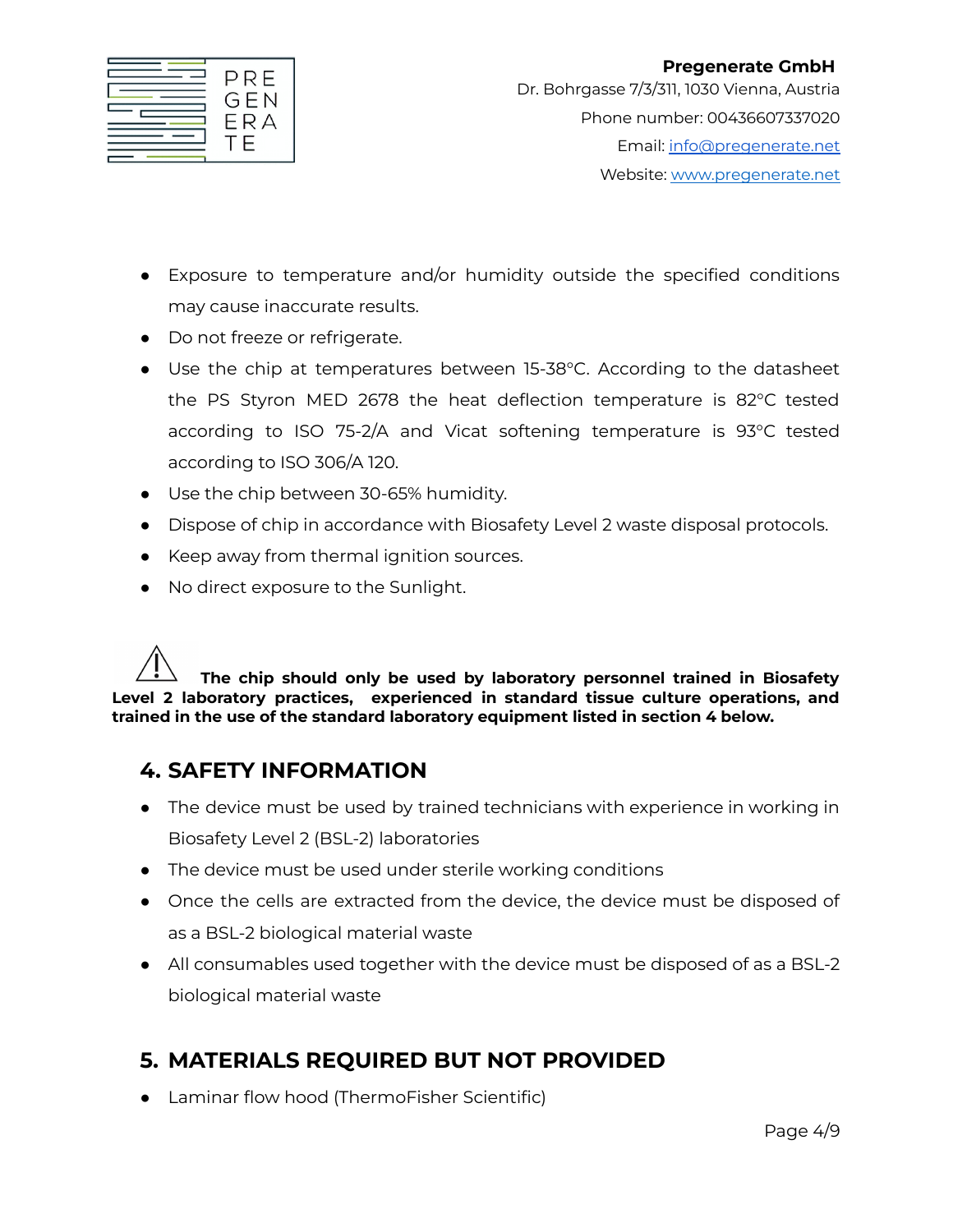|  | PRE<br>GEN<br>ERA<br>Ξ |
|--|------------------------|
|--|------------------------|

- CO2 incubator (Binder)
- Fibrinogen (Sigma, catalog number: F8630)
- Thrombin (Sigma, catalog number: T4648)
- CMFDA (Fisher Scientific, catalog number: C2925)
- Calciumchlorid (Fisher Scientific, Catalog number:11313867)
- Standard cell culture reagents: Hams F12 (Fisher Scientific, Catalog number: 31331028), FBS (Sigma, catalog number: F9665), Anti/Anti (Gibco, catalog number: 15240062), Trypsin (Sigma, Catalog number T4049), PBS (Gibco, catalog number : 10728775)
	- Human Chondrocyte medium: Haems F12 Media (11765-05) supplemented with 1x Antibiotic-Antimycotic (Thermo 15240062) and 10% Fetal Bovine Serum (Sigma Aldrich F9665)
	- CMFDA medium: Haems media supplemented with 5uM CMFDA(Stock of CMFDA with DMSO)
- Microscope ( EVOS M7000, AMF7000, ThermoFisher Scientific)

**Store and use additional material in accordance with the manufacturers' instructions. Inappropriate storage and use of material can affect the performance of the device.**

#### **6. PROCEDURE**

● Patient cartilage samples may be obtained only by an attending and appropriately licensed surgeon, respectively. Samples must be obtained under sterile conditions and aseptically stored in physiologic solution immediately and throughout transport to PreGenerate GmbH under sealed, cooled (min 4 degrees C) or room temperature conditions. Upon receipt by PreGenerate gmbH, chondrocytes are isolated from the patient cartilage sample obtained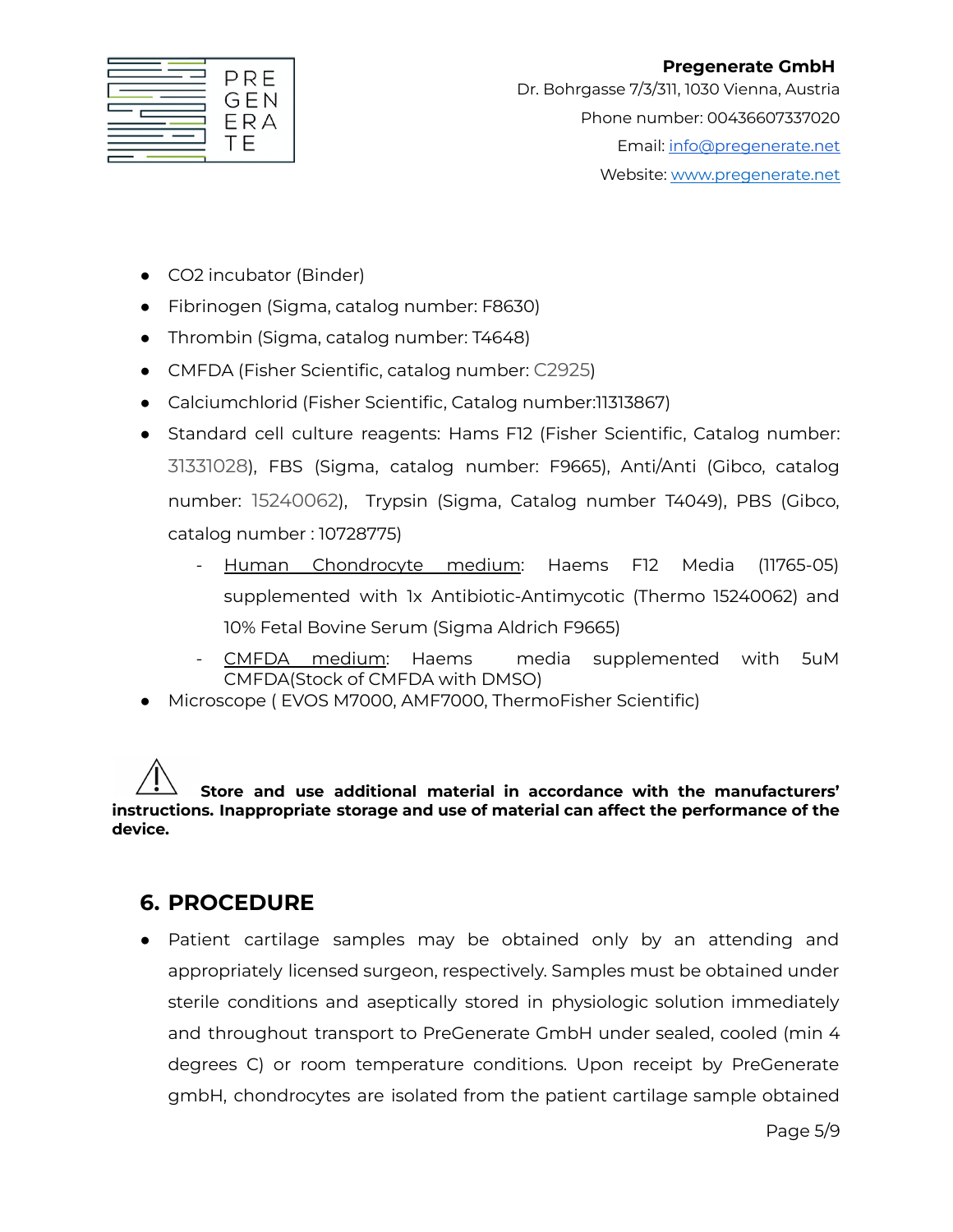

during surgery (Rosser et al, 2019). The cells are grown in normal cell culture flasks until they are 80 % confluent.

#### **Patient-derived samples are potentially infectious and must be treated as such according to Biosafety Level 2 protocols.**

- In the next step, the patient cells are harvested and prepared to be loaded to the chip at a loading cell density range of 1500 to 24000 cells per µl with the optimal at 3000 cells per µl
- CMFDA staining (optional, for microscopic monitoring) Original medium is removed, and cells are incubated for 30min in medium supplemented with 5uM CMFDA (Thermo Fisher Scientific C2925).
- Cells at the required density are mixed 3:2 with Fibrinogen (SIGMA F8630) and then 1:1 Thrombin (T7513 Sigma, 100U/ml diluted with 40mM Calciumchlorid (Alfa Aesar(35686) 1:50) and then 12ul are loaded in each Chip.
- After all the chambers are loaded, the cell loading port is sealed using a PCR foil and is kept in CO2 incubator for 15-30 minutes so that the cell matrix polymerizes.
- In the next step, a medium is introduced through the medium channel using medium inlet until the complete channel is covered. The inlets and outlets are sealed with parafilm. The medium is changed every second day.
- Optionally, a treatment can be added after 2 days.
- Harvest of cells after a maximum of 8-10 days.

# **7. WARNINGS, PRECAUTIONS, AND LIMITATIONS**

● Do not use the chip beyond the expiration date (printed on the chip itself, the pouch, and the box).

All expiration dates are printed in Year-Month-Day format.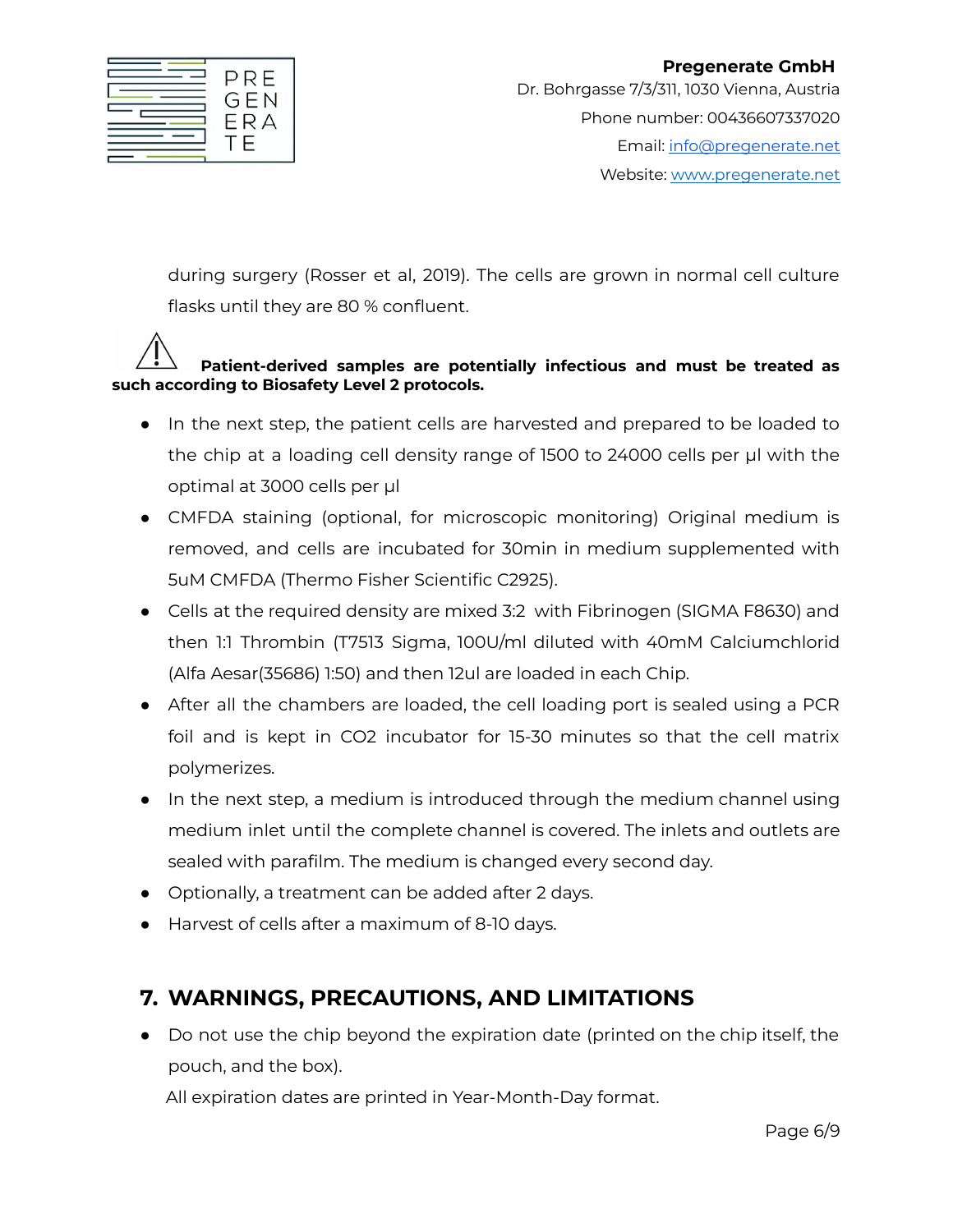|--|

- Do not use the chip if the sterile pouch is damaged, broken, unintentionally opened before use in a non-sterile setting, or exposed to environmental conditions outside of those specified.
- Do not use any damaged or broken chips.
- Do not freeze or refrigerate. Use the chip at temperatures between 15-38 °C.
- Use the chip between 30-65% humidity.
- For single use only. Do not reuse the device.
- For in vitro diagnostic use only.
- Specific training and guidance is recommended if operators are not trained in working in Biosafety Level 2 (BSL-2) laboratories.
- Wear protective gear such as laboratory coats, disposable gloves, and eye protection while using the chip in conjunction with biological samples.
- Wash hands thoroughly after handling.

# **8. ACCIDENTS REPORTING**

In case of any adverse reactions or events as well as any complaints regarding the product, please contact Pregenerate GmbH Dr. Bohrgasse 7/3/311, 1030 Vienna, Austria Phone number: 00436607337020 Email: info@pregenerate.net, Website: www.pregenerate.net

## **9. REFERENCES**

● Rosser et al, Microfluidic nutrient gradient-based three-dimensional chondrocyte culture-on-a-chip as an in vitro equine arthritis model, Mater Today Bio (2019); PMID: 32159153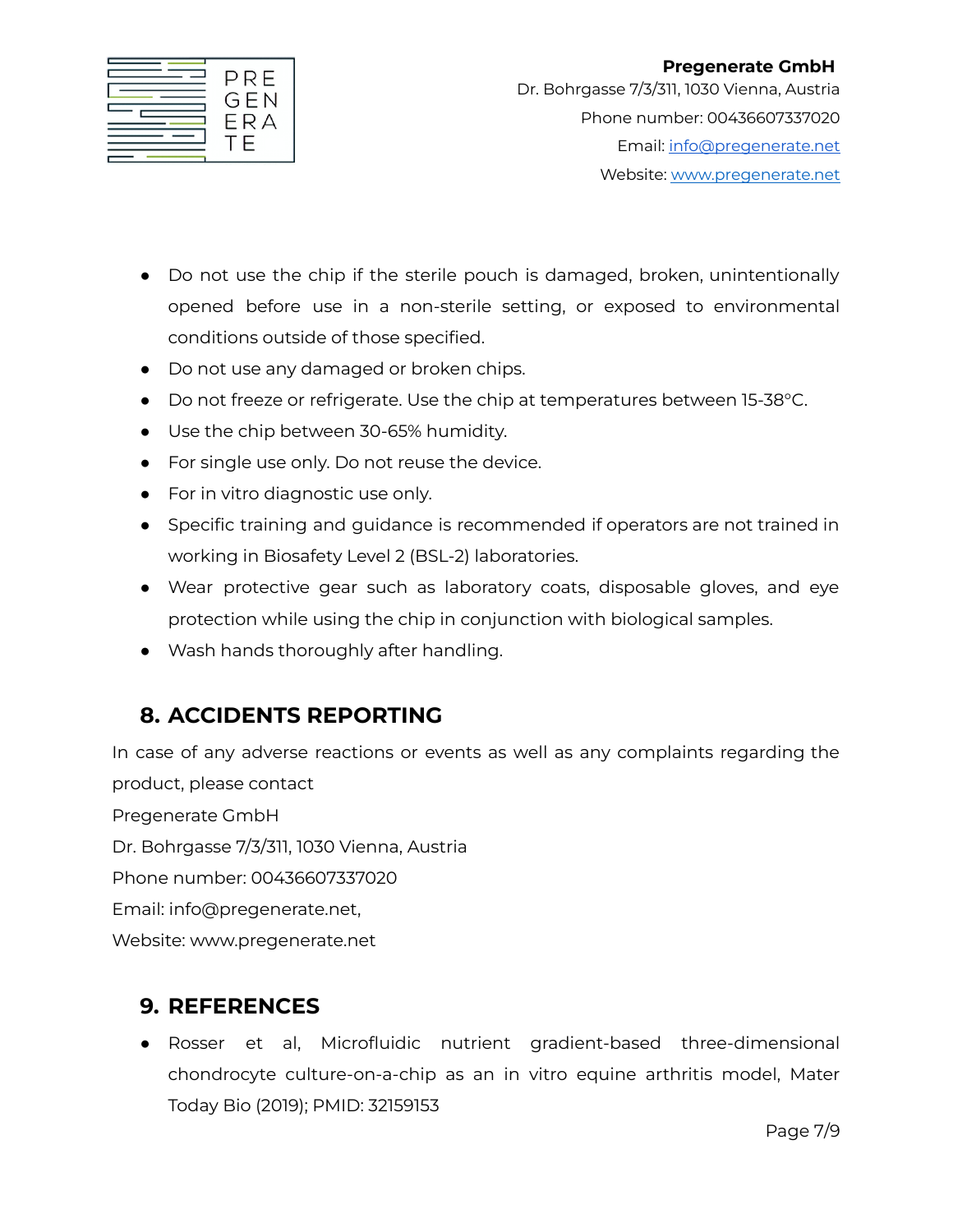

● Sun et al, Tissue engineering of cartilage, tendon and bone, Frontiers of Medicine (2011); , PMID: 21681676

#### **10. INDEX OF SYMBOLS**

| اسم              | Date of manufacture                                                  |
|------------------|----------------------------------------------------------------------|
| ⊻                | Use by                                                               |
| LOT              | Lot number                                                           |
| <b>SN</b>        | Serial number                                                        |
| <b>IVD</b>       | In vitro diagnostic medical device                                   |
| <b>STERILE R</b> | Sterilized using radiation                                           |
|                  | Single sterile barrier system                                        |
|                  | Do not use if package is damaged and<br>consult instructions for use |
|                  | Keep dry                                                             |
|                  | Temperature limit                                                    |